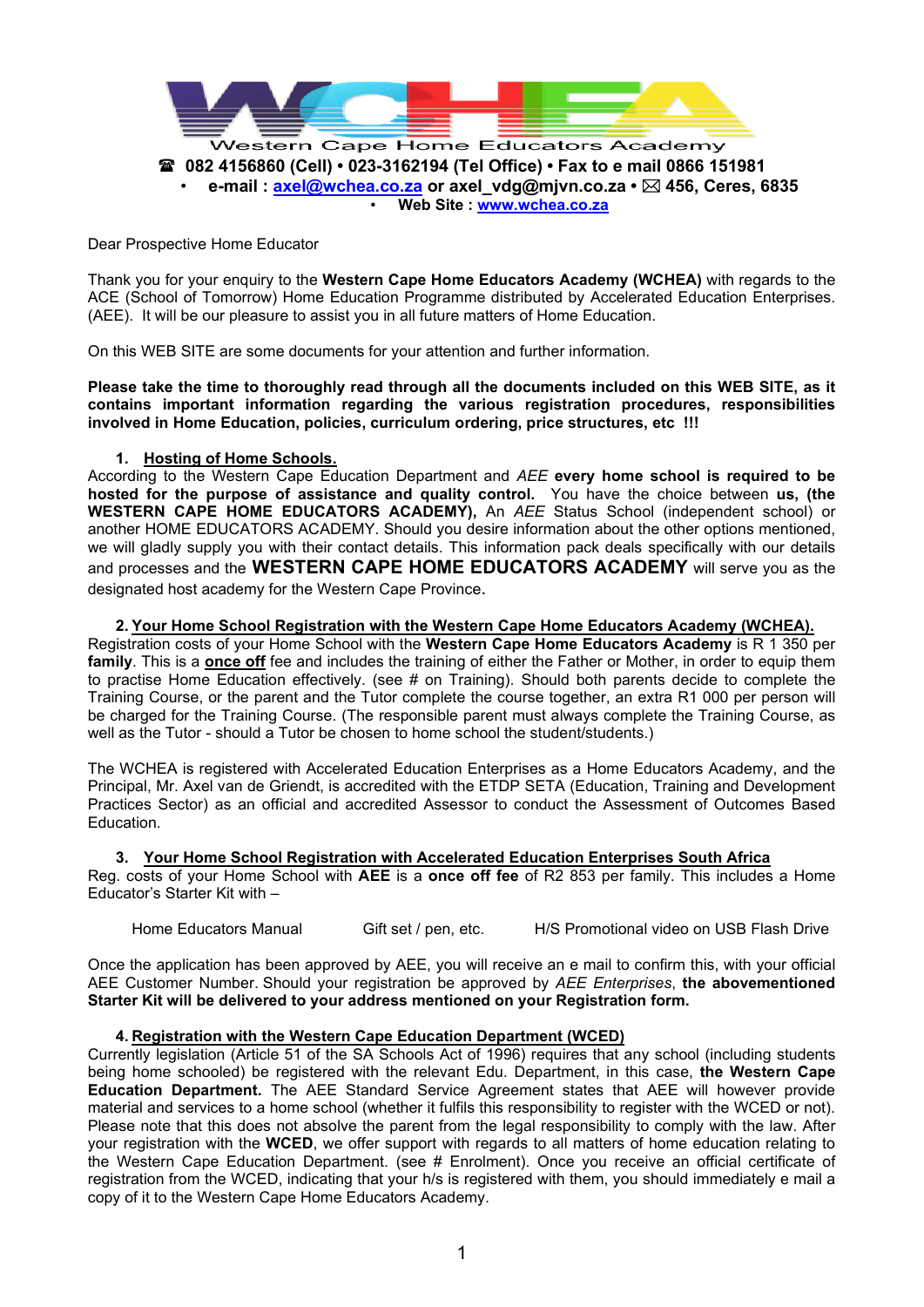

# **5. Pre-school Programme**

AEE offers the Pre-school with Ace and Christi Programme. Pre-school with Ace and Christi has step-bystep instructions that are easy to follow. This programme perfectly complements the ABC's with Ace and Christi Learning-to-Read Programme (Gr. 1) and helps to develop the skills necessary before a child begins the learning to read programme (Gr. 1). The Pre School programme includes Bible stories, Scripture memory, Christian character traits, 2000 activity pages and more. The programme consists of **four** Manuals (one per quarter) which **may be hired (if available)** for R 400 per quarter/manual. (Wall cards, CD's and PACEs/student work books excluded). Should this set of manuals not be available from the WCHEA, it must be ordered through this Academy from the AEE Warehouse in Durban. (Price available on request.) Wall cards, CD's, PACEs (student workbooks) etc. must be ordered additionally to the quarterly manuals.

#### **6. ABC's Programme**

The ABC's with Ace and Christi Learning-to-Read Programme is used during the first 12-15 weeks of **grade one**. This programme has **two** daily instructional Manuals for the Supervisor (parent) to follow. (One for every approx.6 weeks.) The ABC's programme uses phonics in teaching the child to read. It is structured for spiritual, physical and academic development. These two Manuals **may be hired (if available)** for R400 each per quarter/manual. (Wall cards, CD's, PACEs/student workbooks, etc. excluded. These should be ordered additionally to the manuals). Should this set of manuals not be available from the WCHEA, it must be ordered through this Academy from the AEE Warehouse in Durban. (Price available on request.)

#### *7.* **Diagnostic Testing** (Only for **students above Gr. 1**, and **not currently on the ACE program**)

These students will need to be tested diagnostically using the ACE (*School of Tomorrow)* testing material to see at what level they are ready to begin academic work. These tests will also reveal any learning gaps that the student may have. Because these learning gaps are to be completed before a student may continue at his/her level, **we do not recommend that students are introduced to the programme if they are beyond Grade 8**. There are, of course, exceptions to this rule. These tests are to be administered in Math, English, Social Studies/Science (Reading), Word Building and Afrikaans, and cost approximately R 700 for the entire set. **These diag. tests are also available online where they are free of charge**. A link to the Online Diag. Tests is provided on the left hand side of the Home page on this web site. Please note that the online test does not assess some of the topics in Maths that form part of the CAPS curriculum.

#### **8. Training**

*The 18 Sessions of the 2 day Training Course, are now available on You Tube, and can thus be completed in the comfort of your home, without having to attend the Training at our office in Ceres. The password for the link will be e mailed to you as soon as Registration with AEE and our Academy is completed. Should you decide to attend the Training Course in Ceres, confirmation of this fact should be e mailed to me, and names of persons attending the Training Course need to be confirmed with us before the time - for planning purposes please.*

The Training Course must be completed before official home schooling can commence. No refund is made should the training not be completed. If a parent or tutor has previously completed the AEE Supervisor's or Monitor's Training, certification to this regard must be presented to our Academy, in which case the attendance of a few of the 18 sessions of this Home Educators Training Course will not be necessary.

#### **9. Quarterly Home Educator's Days / Regional Meetings**

AEE schedules quarterly regional meetings, for all Educators, throughout all the Provinces of S.A. These meetings **may** be attended by Home School Parents, although specific **Home Educators Days are organised each quarter by our Academy (the WCHEA), in 4 regions of the Western Cape, which we encourage parents to attend.** At the Home Educators Days, we take into account the specific needs of the home schooling parents/students. These meetings serve to inform the home school of any new materials and procedures which *AEE* may have implemented or developed, and often serve as training sessions or discussion groups/workshops for parents.

Parents and children appreciate this day of interaction and fellowship. You will be notified about these Home Educators days on our WCHEA Communicator. Please note that **attendance of all of these Home Educators Days is compulsory for each Home School and will always be within the last week of the 2nd, 3rd and 4th school quarter.**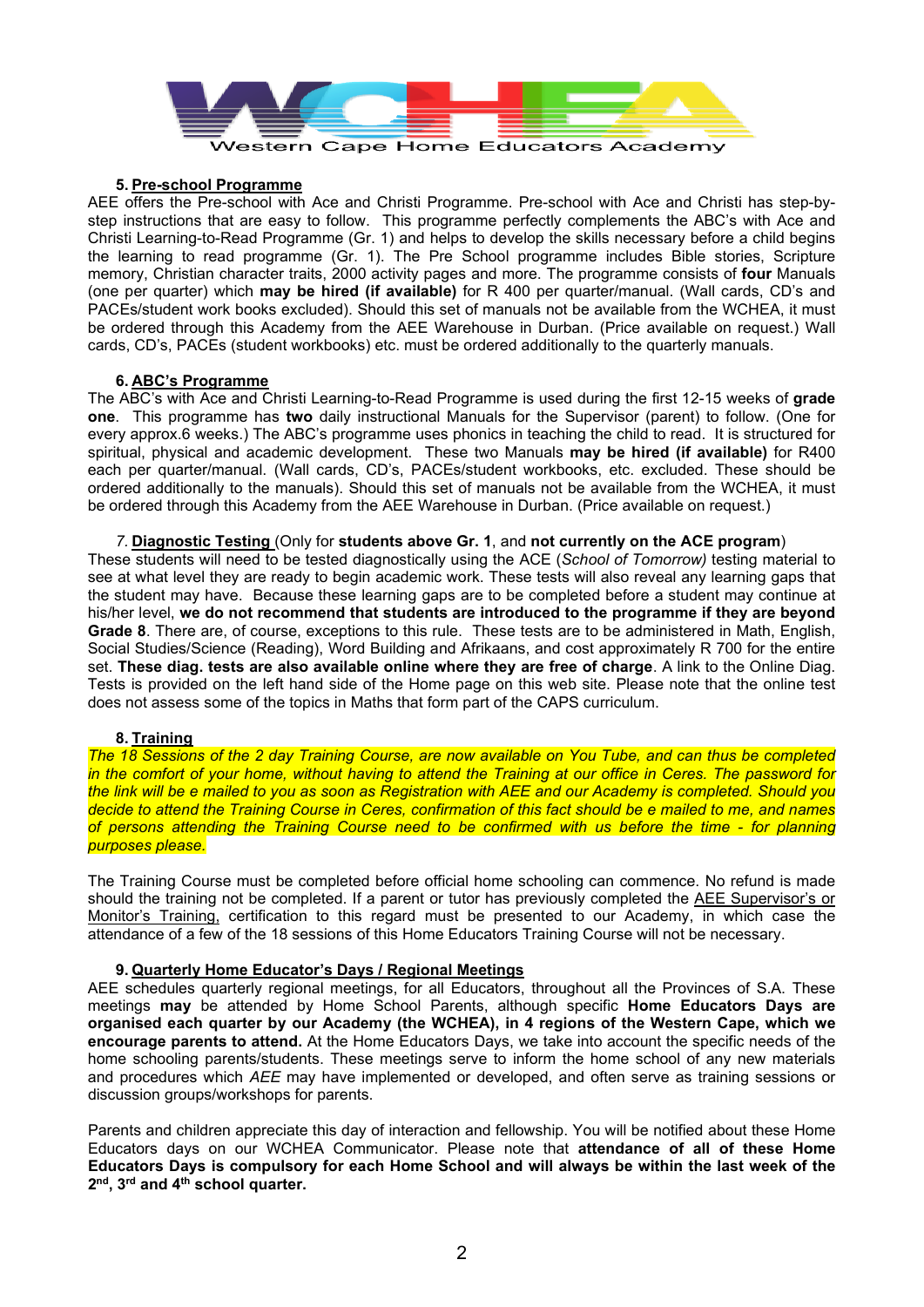

### **10. Educators Convention**

These conventions are scheduled **annually by the AEE OFFICE, and are held within the first quarter, normally during the month of March.** They are attended by **all educators (both home school and school)** involved in the ACE (*School of Tomorrow)* programme. It is a time for refreshing and reviving ideas and a time for encouraging educators in the continuing of educational excellence. **Home Educators should plan well ahead to attend this event.** You will need to register with the AEE National Office for this event annually.

# **11. Communication**

AEE sends out a 4 monthly magazine called **"The Accelerator".** This magazine will keep you informed as to the latest developments and happenings with regard to the ACE (*School of Tomorrow)* programme and other products provided by AEE. You will also be updated via the WCHEA D6 Communicator to keep you on par with important matters within the Western Cape Home Educators Academy, the Western Cape Education Department and any other related matters.

# **12. Host Fees**

The **WCHEA** will serve as your host Academy, and will therefore be responsible for all academic **quarterly**  assessments **at your home, annual moderations, H/Edu. Days, training, e-mail, telephonic correspondence, etc.** You will be advised of these quarterly appointments on the WCHEA D6 Communicator. We will also invoice you per school **quarter** for a Host fee, (**which already includes travelling expenses to your home etc.)** These fees are scheduled as follows: 1 child - R 1 100, 2 children - R1 660, 3 children – R2 075, 4 children - R2 425, 5 children - R2 745.

**Including PACEs (Student Work Books) and other materials** which could amount to approx. R650/child/**month**, this would bring your total **monthly** running costs to approximately R970 for the first child. (+/\_R2 900 per school **quarter**). The **quarterly** host fee amount for families with more children will not be double as per 1 student, as travelling expenses are only invoiced once per family and maintenance fees for more children are thus less per student. (As seen in price structure above.) Parents are invoiced for every school **quarter** and accounts are charged with an extra R50 per family, which will be credited to your account if you settle the account before the end of the first month of the given quarter. Should accounts not be settled before the end of the first month of the given quarter, the R50 will not be credited and will therefore become part of the amount to be paid for that given school quarter.

# **13. Curriculum Orders**

You are able to order **PACEs (student work books), and score keys (answer booklets), DVD's, CD's, literature books, etc. through the W.C.H.E.A.** as per your requirement. The costs per PACE and KEY (Effective from 1 March 2020 – 28 Feb 2021) are between R59,61 and R74,79 (incl. VAT) **each**, depending on the student's grade level and the subject chosen. The WCHEA then orders the required curriculum from the AEE Warehouse in Durban. **Score Keys (Answer booklets) etc. may be rented from the WCHEA if available,** at R 20.00 per key and Literature books / DVD's at R50 per book / R100 per DVD where the whole Grade level is covered by one DVD. Should the score keys or Literature books / DVD's not be available from the WCHEA, they will be ordered at the relevant prices from the AEE Warehouse in Durban and you will be invoiced the full price as mentioned above as these items will become your property.

#### There are **12 PACEs per subject per grade level**, **normally in seven core subjects**.

Purchases are made from us (the WCHEA) on a cash-before-ordering basis and details on ordering procedures are given at the Training Course. The WCHEA will order from the AEE Warehouse in Durban twice every month. You will be advised of these ordering dates via the WCHEA D6 Communicator. You will therefore have to ensure that your order reaches the office of the WCHEA **before 12h00** on these specified ordering dates.

*Orders must be placed via the free School Manage program developed for this purpose. This program must be downloaded from the link on the W.C.H.E.A. D6 Communicator (during the Training Course), and the "School info" and the "Student file" which you will receive from ACE and the WCHEA, must be saved into the School Manage folder on your computer to activate this free program. (Illustrated and explained during the Training Course).*

*Please note that only home schools whose Host Fees are not in arrears may order through our Academy. Home Schools can not place Orders directly with the AEE Warehouse.*